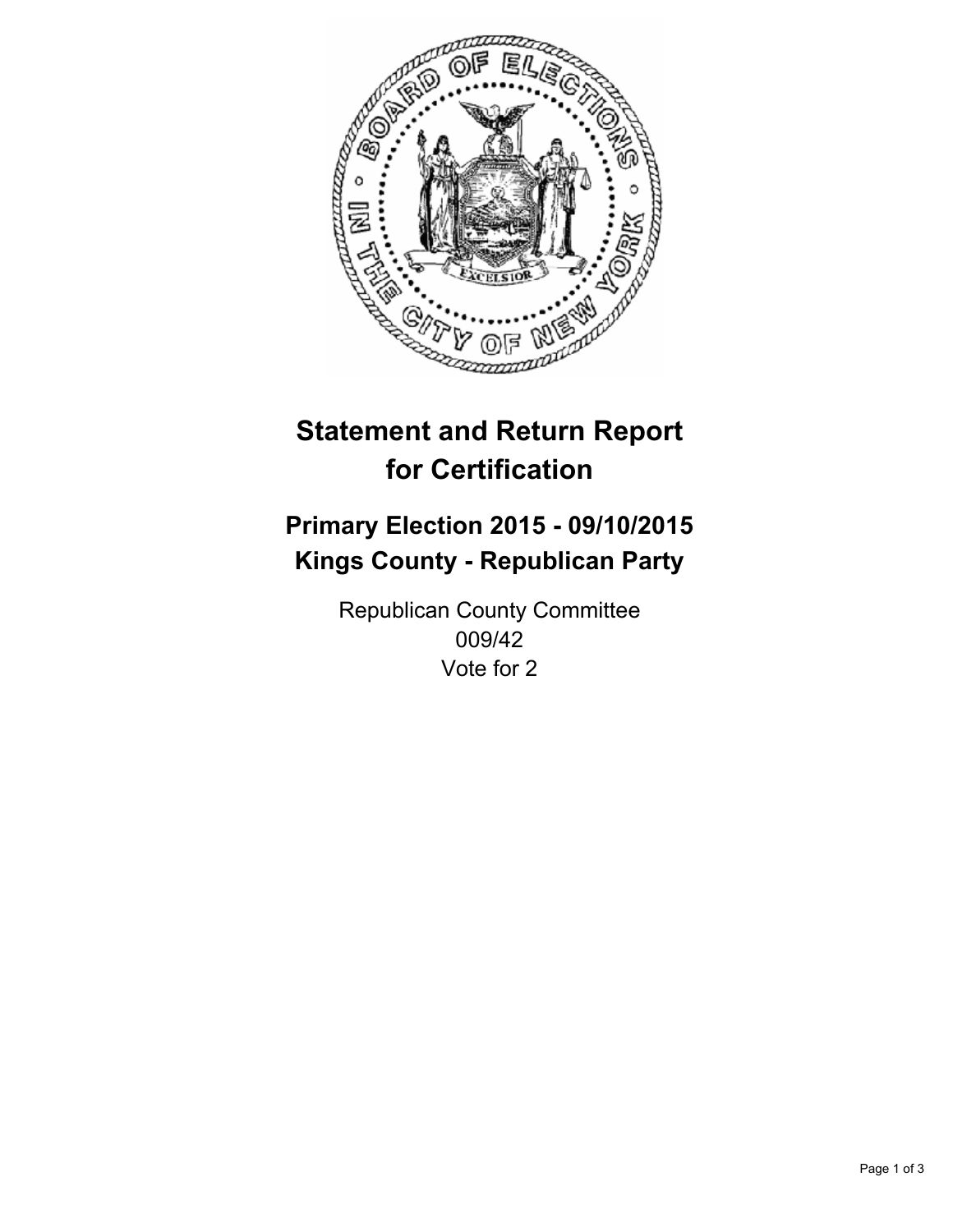

#### **Assembly District 42**

| PUBLIC COUNTER                                           | 0        |
|----------------------------------------------------------|----------|
| ABSENTEE/MILITARY                                        | 0        |
| AFFIDAVIT                                                | 0        |
| <b>Total Ballots</b>                                     | 0        |
| Less - Inapplicable Federal/Special Presidential Ballots | 0        |
| <b>Total Applicable Ballots</b>                          | 0        |
| <b>WALTER ALVAREZ</b>                                    | 0        |
| PEDRO RIVERA                                             | $\Omega$ |
| <b>STEVEN HERRERA</b>                                    | $\Omega$ |
| <b>Total Votes</b>                                       | 0        |